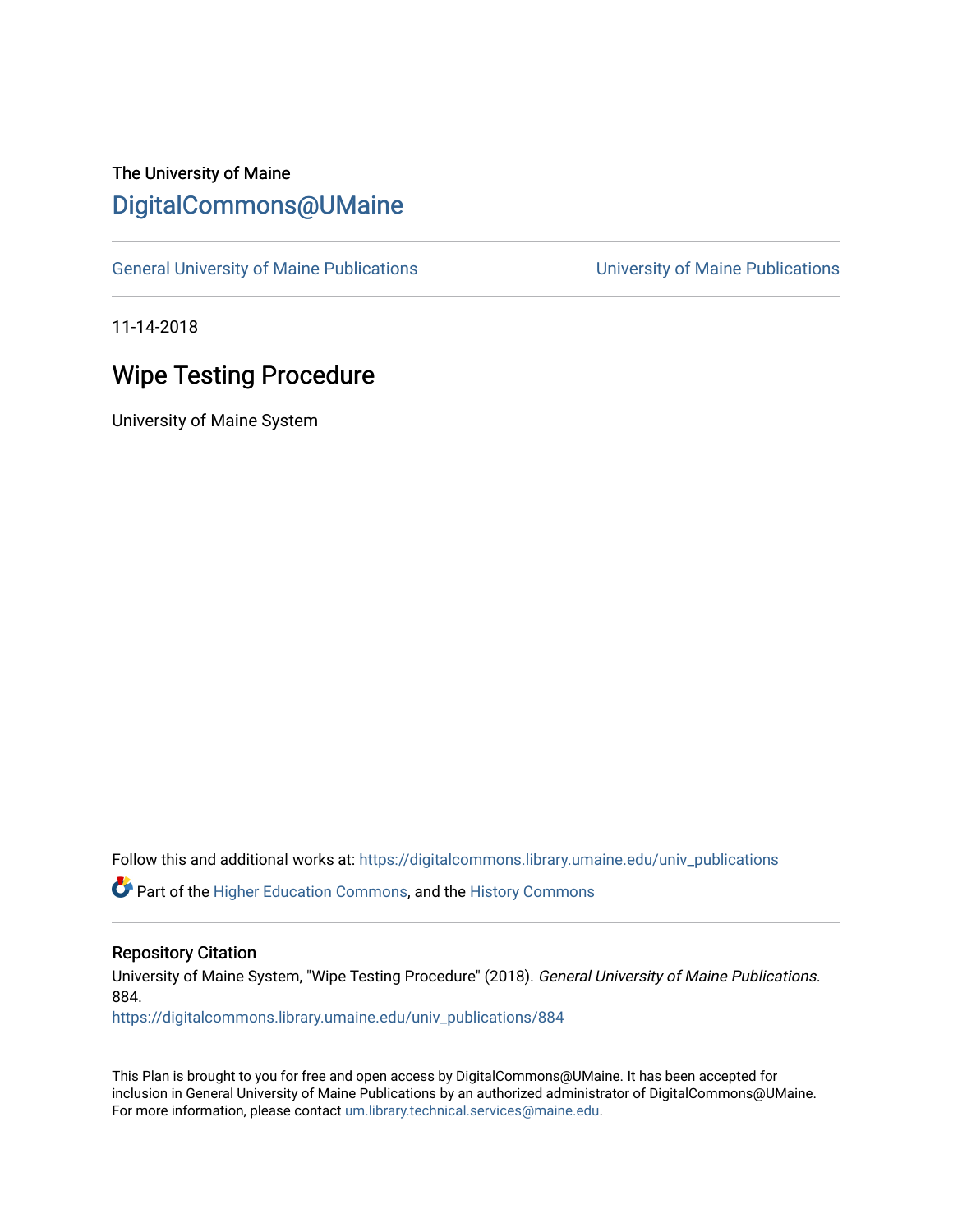## Wipe Testing Procedure

### Required Materials

- Gloves, Goggles, Dosimeter
- 10 mL plastic scintillation vials; enough to test each surface of work area, plus one for a negative control (surfaces include bench, barriers and walls, floors, and apparatus involved in work area)
- Enough clean cotton swabs, 1 for each vial
- $\bullet$  One-vial containing dH<sub>2</sub>O (or other solvent to solvate active compound); to wet cotton swabs
- Bottle of scintillation cocktail with 5 mL automatic dispenser

### Procedure

- Label all necessary vials to represent surfaces; include a negative control by wiping the paper waste.
- Dawn gloves, goggle, and dosimeter.
- Moisten a cotton swab with  $dH_2O$  by submersion.
- Wipe the surface to be tested by drawing the moistened swab in a zigzag pattern across the surface. (if the surface is irregular, draw the swab to cover a reasonable amount of that surface) **Be sure not to bias the swabbing area!**
- Place the drawn swab into its appropriately labeled vial. Break off enough of the swabs stick to allow placement of the vials cap (after addition of scintillation cocktail) and to allow the proper removal of the swab (using tweezers) after scintillation counting.
- Set the automatic dispenser on the bottle of scintillation cocktail to 5 mL. Dispense that volume of scintillation cocktail into each vial as samples are gathered. Cap each vial after adding the cocktail and set aside until all sample are collected.
- Upon completion of gathering samples, ensure that all vials are tightly capped to guard against leaking. Remove gloves if you are certain that no scintillation cocktail has coated the exterior of the vials.
- Gather the prepared samples and take them to the liquid scintillation counter. Fill out the user log with the proper information. For the procedure/ID column write "wipes".
- Place samples in rack with sample numbers facing the machine i.e., sample # 1 will be to your left.
- Note sample locations on a separate piece of paper, allowing you to assign printout sample numbers once the counting has been completed. When filling the racks, it is best to place the controls in the position prior the sample set positions (in other words, place the controls in first space adjacent to each sample set, if you have more than one set of samples).